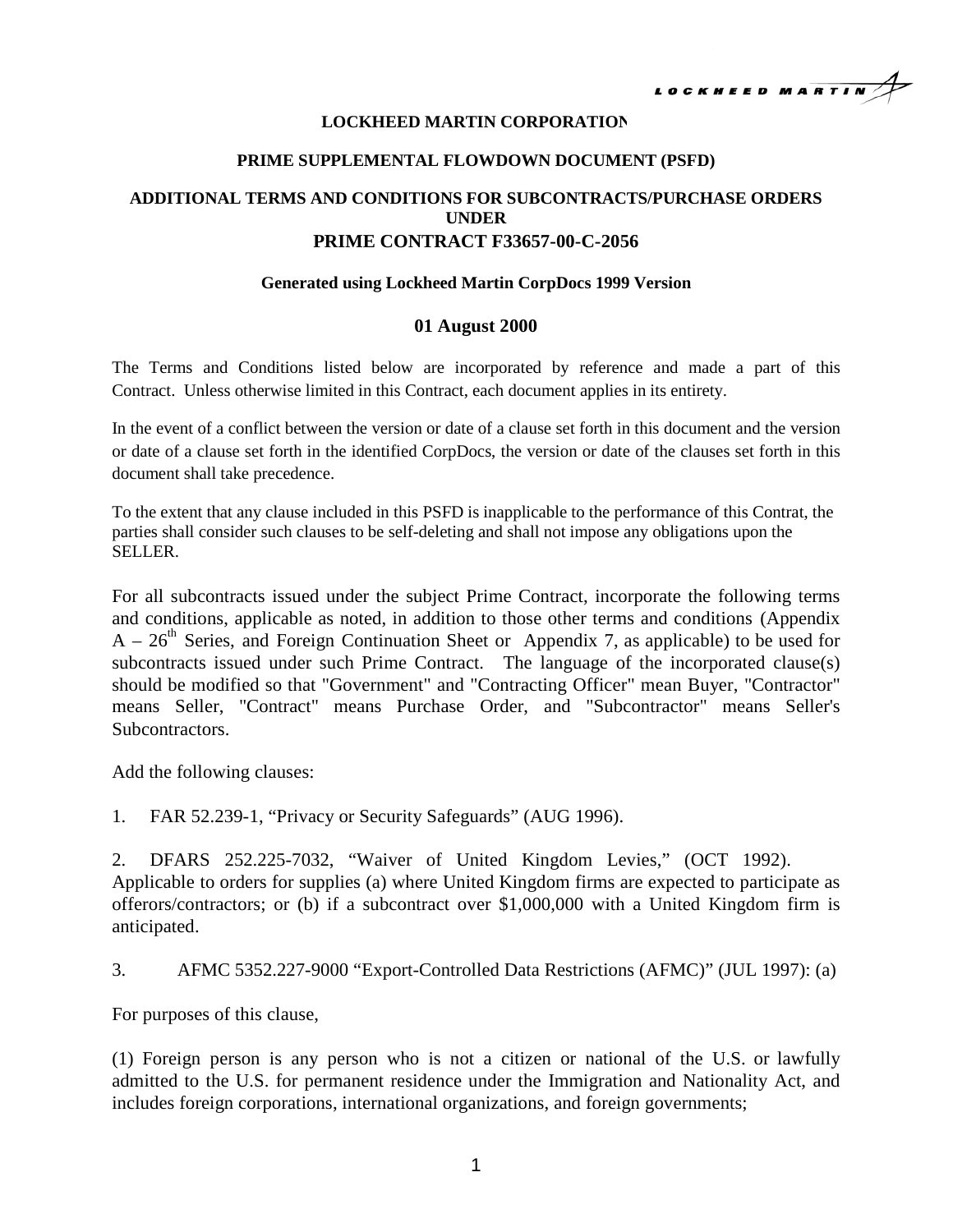

(2) Foreign representative is anyone, regardless of nationality or citizenship, acting as an agent, representative, official, or employee of a foreign government, a foreign-owned or influenced firm, corporation or person;

(3) Foreign sources are those sources (vendors, subcontracts, and suppliers) owned and controlled be a foreign person.

(b) The Contractor shall place a clause in subcontracts containing appropriate export control restrictions, set forth in this clause.

(c) Nothing in this clause waives any requirement imposed by any other U.S. Government agency with respect to employment of foreign nationals or export controlled data and information.

(d) Equipment and technical data generated or delivered under this contract are controlled by the International Traffic and Arms Regulation (ITAR), 22 CFR